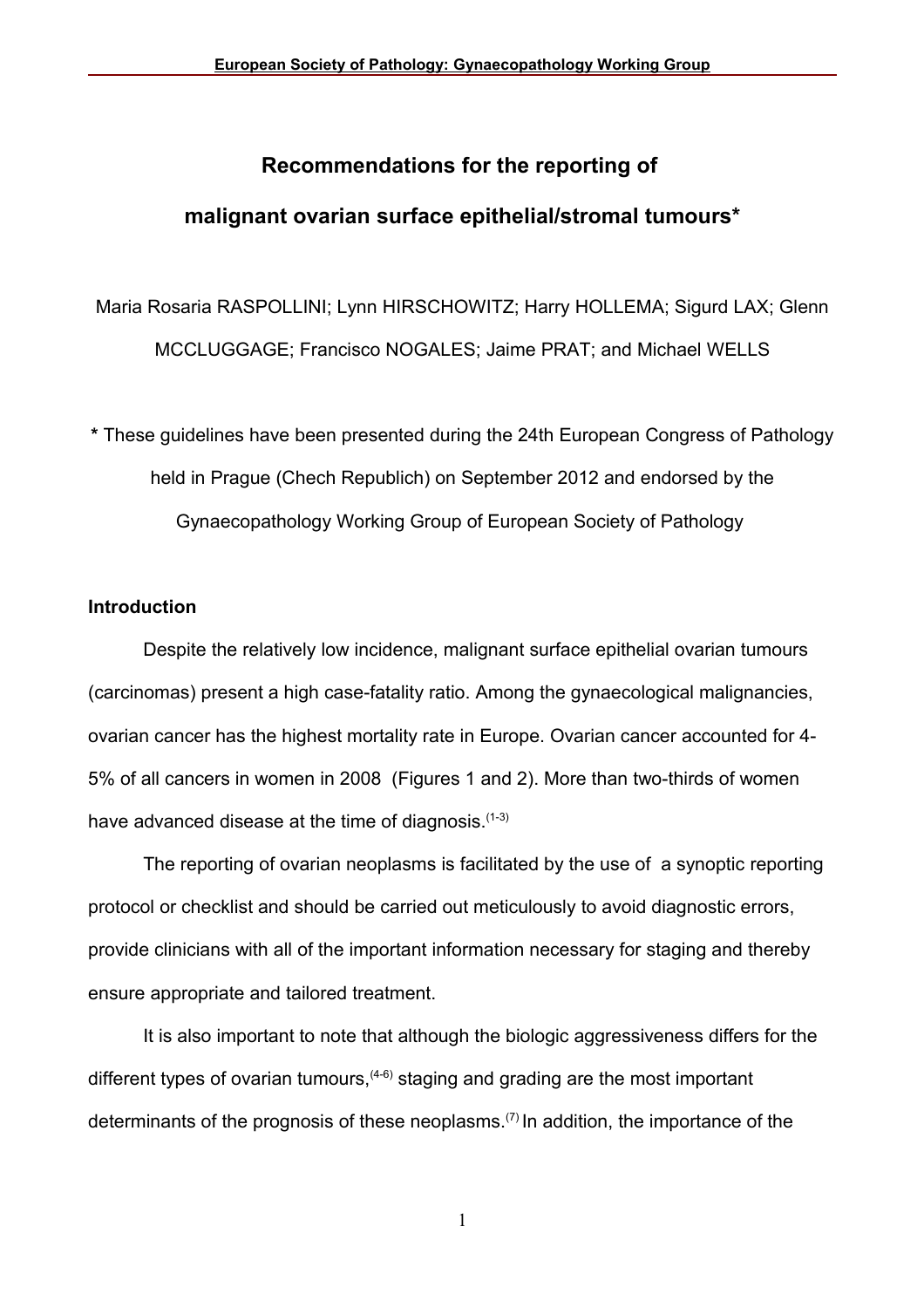tumour typing will likely become more important in the future with the introduction of targetted therapies and specific treatments for different tumour types.

Classification of ovarian tumours is complicated by the wide range of morphological types; moreover several tumours have overlapping histological features. Most ovarian tumours reflect one of the following types of differentiation according to the three major histogenetic compartments of the ovaries: the surface epithelium and the underlying stroma, the specialized ovarian stroma, and the germ cells. In addition, there is a range of secondary or metastatic tumours that not uncommonly involves the ovary; and finally, there is also a rare group of miscellaneous tumours and tumours of uncertain origin that arise in the ovary. The scope of these guidelines is to provide a straightforward but comprehensive method for the reporting of malignant ovarian surface epithelial/stromal tumours. Essential training in ovarian tumour pathology is desirable because of the complexity of these tumours and pathologists should not hesitate to seek a second opinion when necessary. We hope, nonetheless, that the use of these guidelines will help pathologists to provide consistent, high quality reports for this challenging group of neoplasms.

#### **Features to be included in the final pathology report**

#### General information

- Patient identification: last name and forename, age/date of birth, hospital identification number
- Details of surgical specimen: biopsy, partial oophorectomy, oophorectomy, salpingo-oophorectomy (including laterality), hysterectomy with salpingooophorectomy or other – (specify); accompanying specimens e.g. peritoneal biopsies, peritoneal washings, omentectomy, appendicectomy, lymph-nodes.

2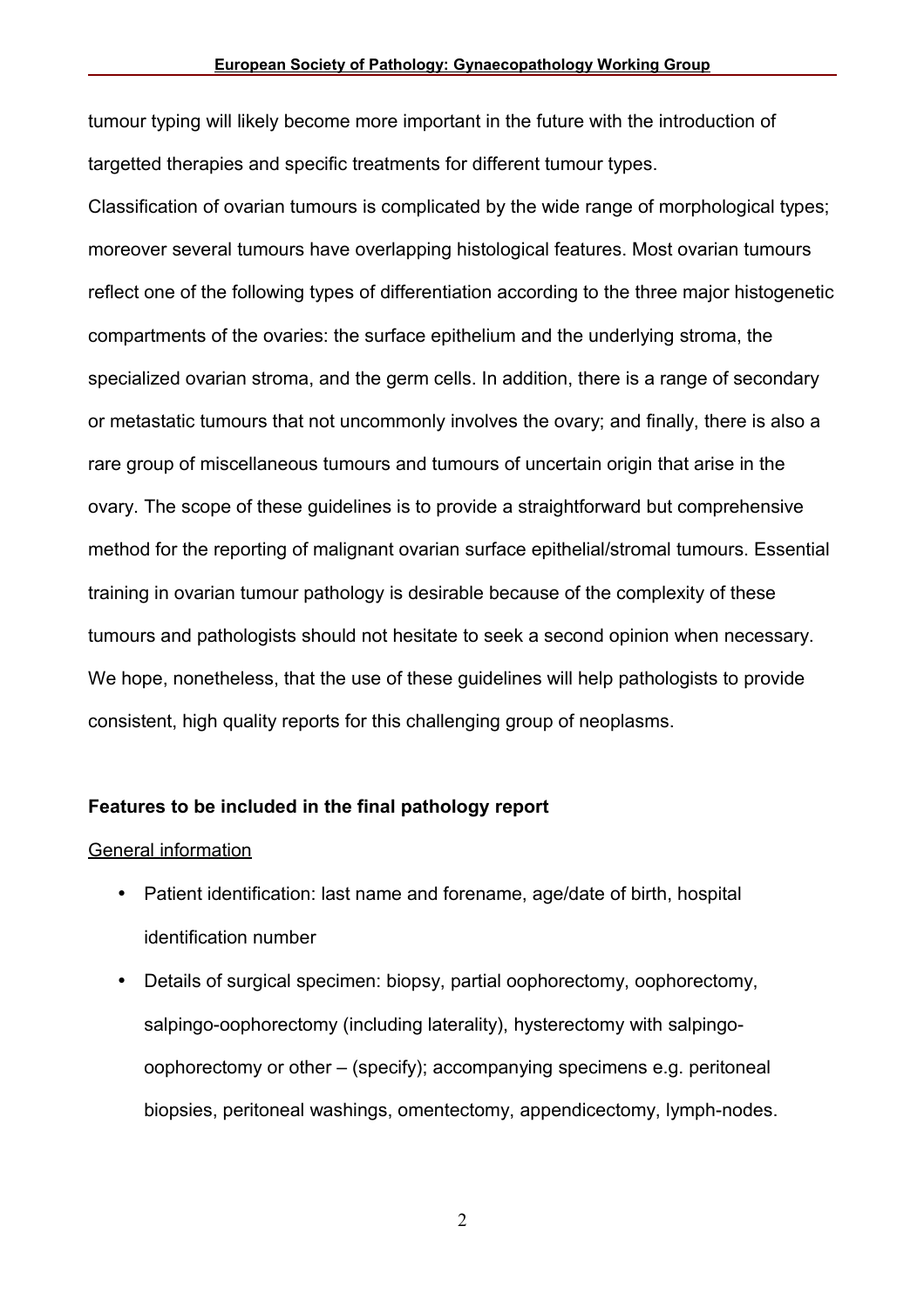• Relevant clinical information (if provided): hormonal status, medical history, hormonal therapy, family history, results of previous biopsies or cytology samples, tumour markers, previous chemotherapy.  $(8-9)$ 

## Gross description

- Integrity of specimen: intact or fragmented tumour; ovarian capsule intact or ruptured/breached (if the tumour capsule is ruptured, find out if it was before surgery or at surgery).
- Tumour size in 3 dimensions (mm)
- Description of the colour and consistency of the tumour, the degree of heterogeneity in appearance, the presence of cysts, papillae or solid areas, and the presence of necrosis and/or haemorrhage.
- Relationship to adjacent or attached structures

## Tumour sampling recommendations

- Ovarian mass: sampling of the tumour should be adequate to reflect its heterogeneity at macroscopic examination. Particular care should be taken to take tissue blocks at interfaces (i.e.to include apparently normal and abnormal areas or solid and cystic areas). In general, at least one block/cm of tumour is recommended. Sampling should include any capsular deposits and areas of suspected capsular breach/rupture.
- Fallopian tube: at least one block to include any abnormal areas for carcinomas other than serous carcinoma. In cases of serous carcinoma the entire tube should be processed to exclude the possibility of primary Fallopian tube carcinoma, and examined according to the SEE-FIM protocol (Sectioning and Extensively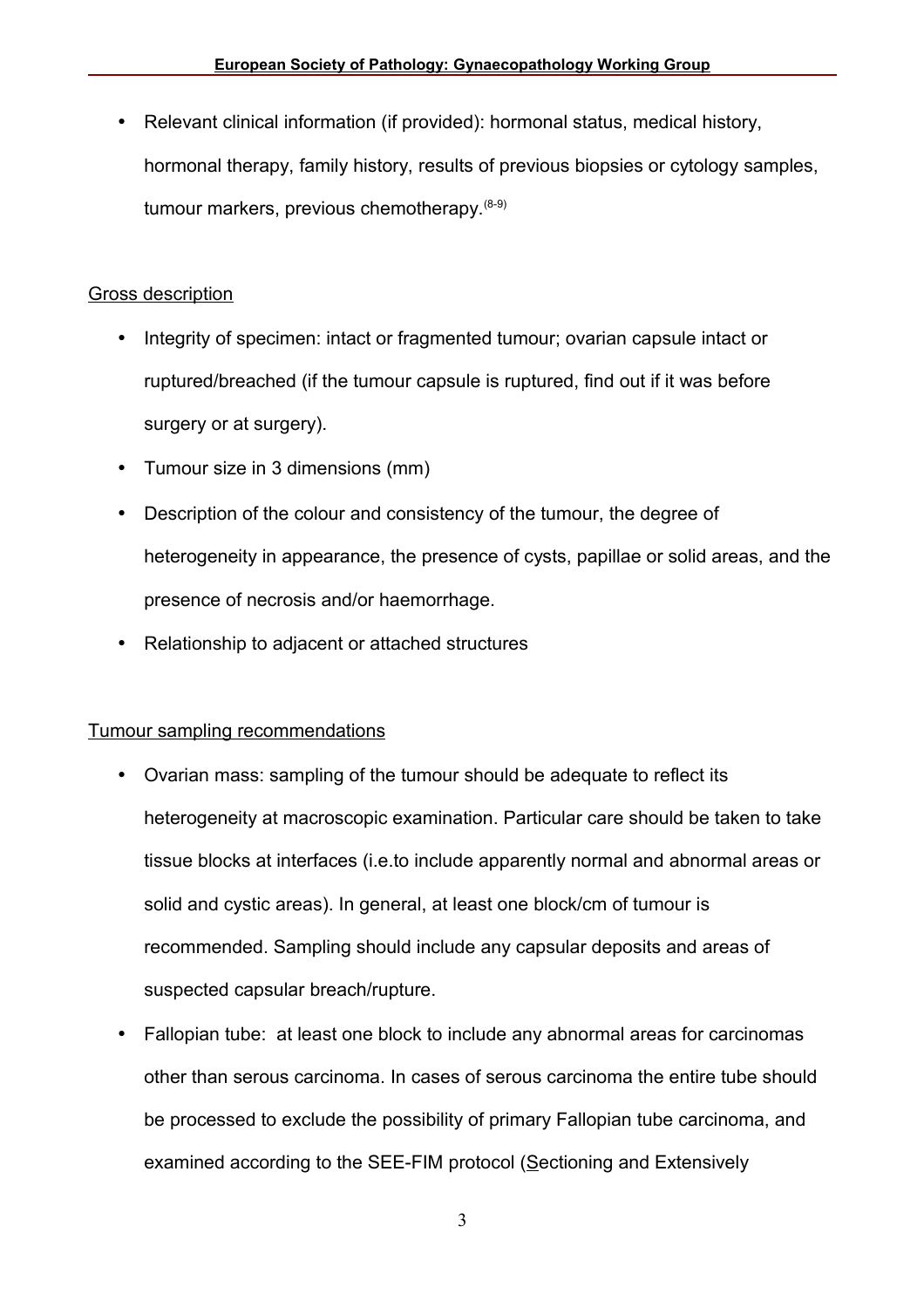Examining the FIMbriated end; the proximal fallopian tube is serially sectioned at  $\sim$ 3mm intervals, stopping approximately 10 mm before the distal end of the fallopian tube. The fimbria are then sectioned longitudinally to maximize exposure of the fimbrial plicae for histological examination). (10) Uterus: at least 4 blocks (2 cervix and 2 endomyometrium of which one should be full thickness); all areas of abnormal serosa.

- Omentum: if there is obvious macroscopic involvement the tumour deposits should be sampled selectively; usually one or two block will suffice. Sampling of 3-5 blocks is recommended in cases where there is not macroscopic involvement.<sup>(11)</sup>
- Lymph-nodes: the number of lymph-nodes recovered from each site should be recorded. If nodes contain metastatic tumour macroscopically they need only to be sampled, but the remainder should be submitted in their entirety for histological examination. $(12)$
- Appendix: it should be submitted in its entirety for histological examination in cases of mucinous ovarian tumours.<sup>(13)</sup> For other tumour subtypes, selective sampling is recommended.
- Other staging biopsies: these should be submitted in their entirety for histological examination for complete pathological staging; the anatomical location should be specified.(14) If larger specimens are submitted, e.g. a segment of bowel, selective sampling of abnormal areas is adequate.

## Microscopic features

- presence of capsular involvement or breach.
- histological type: according to the World Health Organization (WHO) 2003  $classification<sup>(15)</sup>$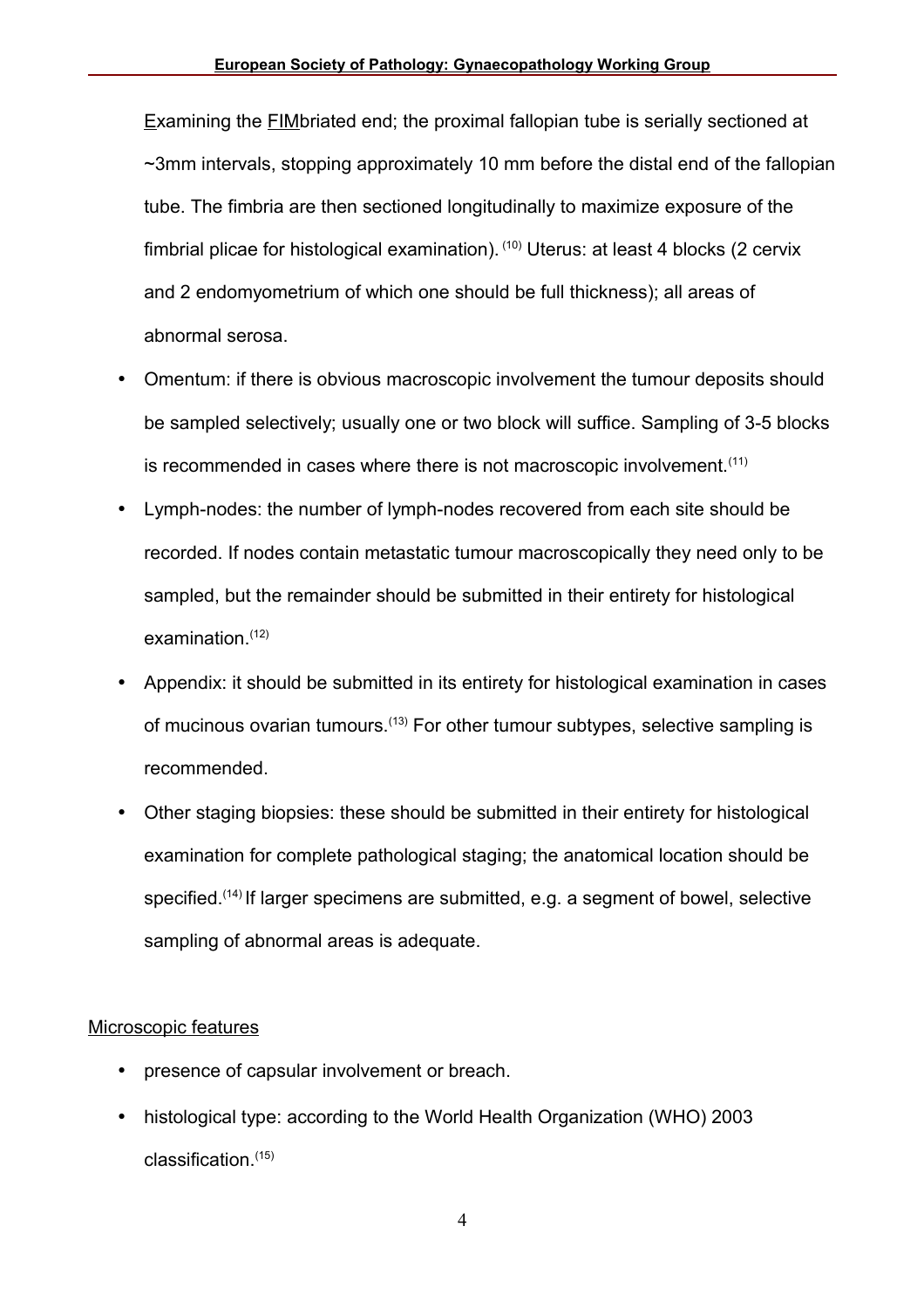- histological grade: report the tumour grade and specify the grading system. To ensure uniformity of the grading the ESP recommends the use of the binary histological grading system for ovarian serous carcinoma.<sup>(16-19)</sup> Clear cell carcinoma, undifferentiated carcinoma and carcinosarcoma are graded as high-grade tumours, and mucinous and endometrioid carcinomas are graded according to the combined FIGO grading system for endometrial carcinoma.<sup>(20-21)</sup>
- presence of borderline component.
- extent of local tumour spread (this is based on the T component of the TNM  $classification)$ .  $(22)$
- microscopic evidence of lymphovascular invasion
- microscopic evidence of tumour involvement of the staging biopsies
- microscopic evidence of tumour involvement of fallopian tube, uterus, omentum.<sup>(23)</sup>
- other features which may impact on diagnosis or prognosis) (putative precursor lesions such as endometriosis, histological features after chemotherapy, ancillary investigations (optional), e.g. immunohistochemistry, if performed)
- epithelial primary ovarian tumours are staged according to FIGO staging.<sup>(22)</sup> In some institutions AJCC/TNM staging is also applied.

### **Figure legends:**

Figures 1 and 2 - Ovary: 2008 estimates. European Age-Standardised Incidence and Mortality Rates per 100,000 population, Females, EU27 Countries.

Prepared by Cancer Research UK.

Original data sources: European age-standardised rates were calculated by the Statistical Information Team at Cancer Research UK, 2011 using data from GLOBOCAN, IARC, version 1.3. http://globocan.iarc.fr/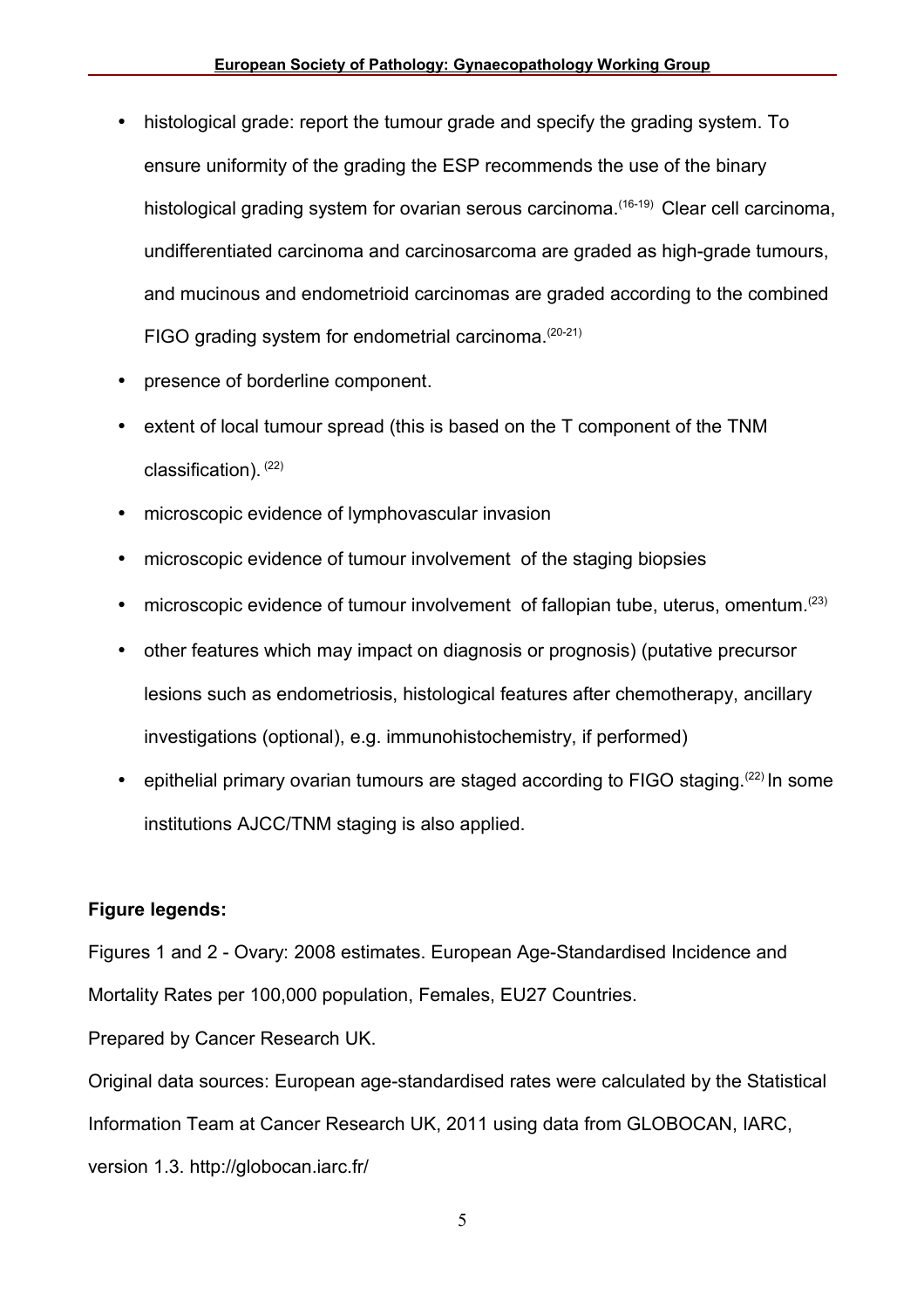#### **References**

1) Jemal A, Siegel R, Ward E, et al. Cancer statistics, 2008. CA Cancer clin. 2008; 58: 71- 96.

- 2) Goff BA, Mandel LS, Melancon CH, Muntz HG. Ovarian carcinoma diagnosis. Cancer. 2000; 89: 2068-2075.
- 3) Goff BA, Mandel LS, Melancon CH, Muntz HG. Frequency of symptoms of ovarian cancer in women presenting to primary care clinics. JAMA. 2004; 291: 2705-2712.
- 4) Mackay HJ, Brady MF, Oza AM, Reuss A, Pujade-Lauraine E, Swart AM, Siddiqui N, Colombo N, Bookman MA, Pfisterer J, du Bois A, Gynecologic Cancer InterGroup. Prognostic relevance of uncommon ovarian histology in women with stage III/IV epithelial ovarian cancer. Int J Gynecol Cancer. 2010; 20: 945-952.
- 5) Gershenson DM. The heterogeneity of epithelial ovarian cancer. Cancer. 2010; 116: 1400-1402.
- 6) Bamias A, Psaltopoulos T, Sotiropoulos M, et al. Mucinous but not clear cell histology is associated with inferior survival in patients with advanced stage ovarian carcinoma treated with platinum-paclitaxel chemotherapy. Cancer. 2010; 116: 1462-1468.
- 7) Chan JK, Tian C, nMonk BJ, Herzog T, Kapp DS, Bell J, Young RC. Prognostic factors for high-risk early-stage epithelial ovarian cancer. A Gynecology Oncology Group Study. Cancer. 2008; 112: 2202-2210.
- 8) McCluggage WG, Lyness RW, Atkinson RJ, et al. Morphological effect of chemotherapy on ovarian carcinoma. J Clin Pathol. 2002; 55: 27-31.
- 9) Miller K, Price JH, Dobbs SP, McClelland RH, Kennedy K, McCluggage WG. An immunohistochemical analysis of post-chemotherapy ovarian carcinoma. J Clin Pathol. 2008; 61: 652-657.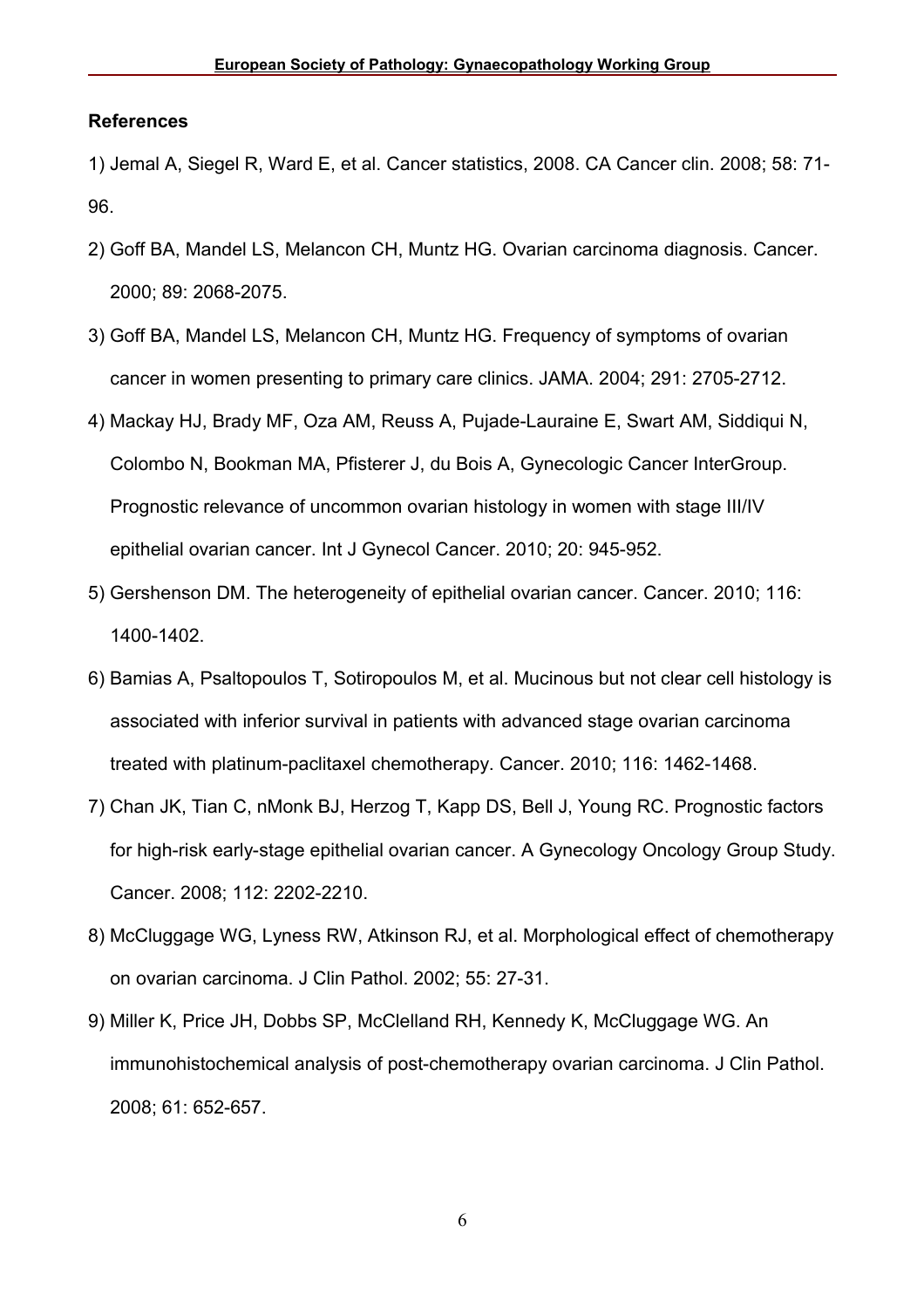10) Medeiros F, Muto MG, Lee Y, Elvin JA, Callahan MJ, Feltmate C, Garber JE, Cramer

DW, Crum CP. The tubal fimbria is a preferite site for early adenocarcinoma in women with familiar cancer syndrome. Am J Surg Pathol. 2006; 30: 230-236.

- 11) Usubutun A, Ozseker HS, Himmetoglu C, Balci S, Ayhan A. Omentectomy for Gynecologic Cancer. How much sampling is adequate for microscopic examination? Arch Pathol Lab Med. 2007; 131: 1578-1581.
- 12) Nomura H, Tsura H, Susumu N, Fujii T, Banno K, Kataoka F, Tominaga E, Suzuki A, Chivoda T, Aori D. Lymph node metastasis in grossly apparent stages I and II epithelial ovarian cancer. Int J Gynecol Cancer. 2010; 20: 341-345.
- 13) Leen SL, Singh N. Pathology of primary and metastatic mucinous ovarian neoplasms. J Clin Pathol. 2011 Nov 10. Epud ahead of print.
- 14) Scroff R, Brooks RA, Zighelboim I, Powell MA, Thaker PH, Mutch DG, Massad LS. The utility of peritoneal biopsy and omentectomy in the up staging of apparently early ovarian cancer. Int J Gynecol Cancer. 2011; 21: 1208-1212.
- 15) World Health Organization Classification of Tumours. Pathology & Genetics. Tumours of the breast and female genital organs. Tavassoli FA & Devilee P eds. IARC Press: Lyon 2003.
- 16) Malpica A, Deavers MT, Lu K, Bodurka DC, Atkinson EN, Gershenson DM, et al. Grading ovarian serous carcinoma using a two-tier system. Am J Surg Pathol. 2004; 28: 496-504.
- 17) McCluggage WG. Morphological subtypes of ovarian carcinoma: a review with emphasis on new developments and pathogenesis. Pathology. 2011; 43: 420-432.
- 18) Hannibal CG, Vang R, Junge J, Kjaerbye-Thgesen A, Kurman RJ, Kjaer SK. A binary histologic grading system for ovarian serous carcinoma is an independent prognostic factor: a population-based study of 4317 women diagnosed in Denmark 1978-2006. Gynecol Oncol. 2012; 125: 655-660.